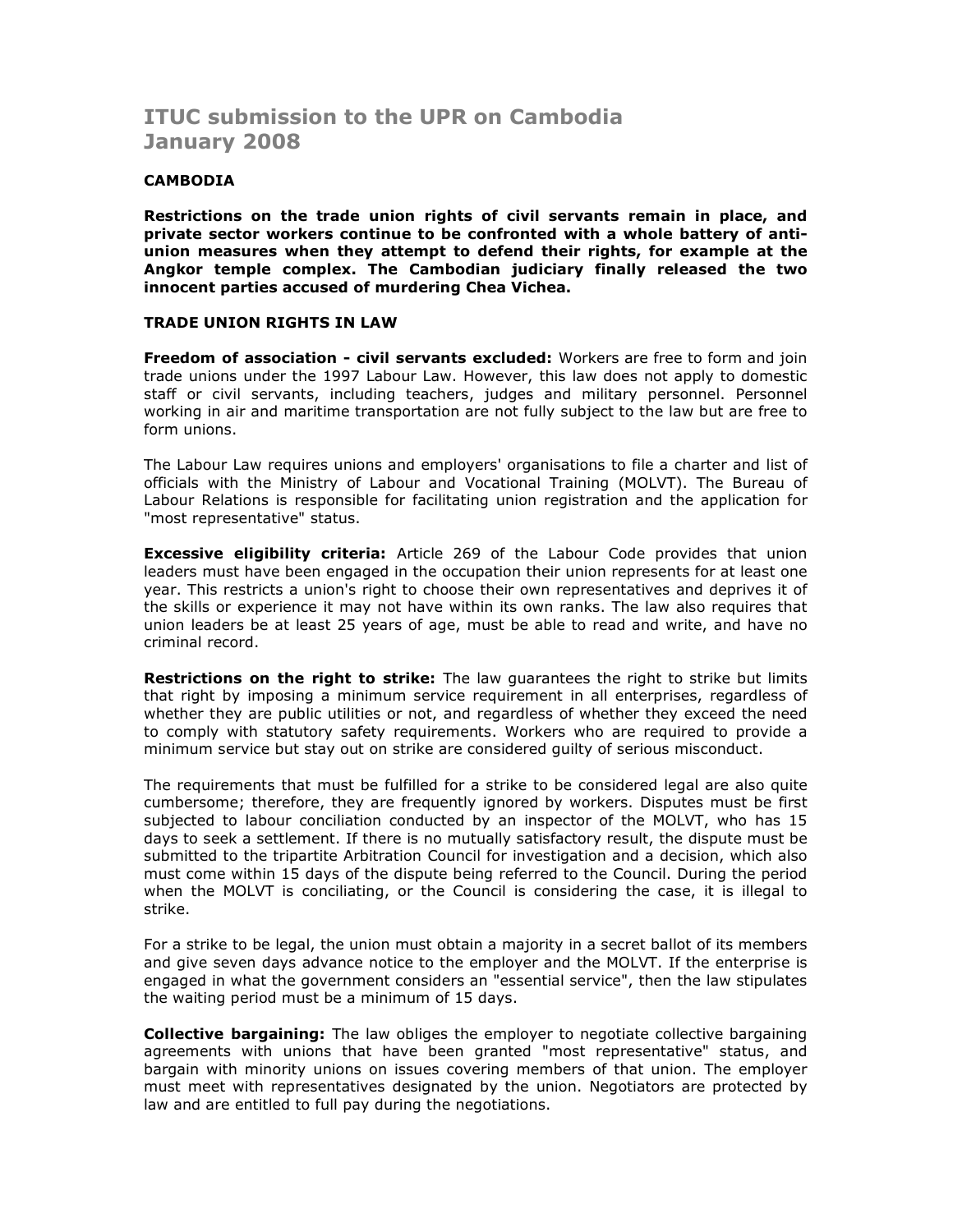A Ministerial regulation promulgated at the end of 2004 has caused significant problems for unions. The regulation allows third parties (such as employers or another union) to challenge the majority union's petition for "most representative" status. By filing these challenges, management/employer groups or pro-management unions can tie up a majority union's time and resources, and prevent it from negotiating a collective bargaining agreement.

Another major problem in law is caused by confusion between the role of shop stewards and labour union leaders. Each workplace with over eight employees must have a shop steward. Shop steward elections are held at the factory, and the law provides that employers are the ones who must organise them. It gives representative unions the right to nominate the shop stewards to stand for election but, often, stewards are elected before a union is organised in a factory. Article 284 gives shop stewards the duty to present employers with issues related to grievances and wages, and to enforce the labour law and collective agreements. These are functions that rightfully belong in the hands of elected trade union leaders. In a number of cases, employers have used factory representatives (who are elected for two years and cannot be forced out) to block the path of unions to the bargaining table, because shop stewards are the only worker representatives with legally enforceable bargaining rights. Labour law fails to provide a similarly enforceable right for trade union leaders.

The Ministry of Labour and Vocational Training has recently proposed an amendment to Article 67 of the Cambodian Labour Law that could further weaken the position of trade union leaders. The amendment would effectively allow for an unlimited use of fixed duration contracts, as long as no single contract is longer than two years. It will open up the possibility of abusing short term contracts by allowing employers to arbitrarily dismiss trade union leaders, simply by not renewing their contracts. Non-renewal of short-term contracts of trade union leaders and activists is currently one of the leading causes of disputes and strikes; these are likely to increase substantially if the amendment is adopted. The ILO has already warned the government about the need to withdraw the amendment.

## TRADE UNION RIGHTS IN PRACTICE AND VIOLATIONS IN 2008

Background: Prime Minister Hun Sen's Cambodian People's Party (CPP) consolidated its power following the July 2008 elections, but these did not meet international probity criteria, notably due to the ruling party's virtual monopoly of the media. Trade unionists, human rights defenders, journalists and opposition supporters continue to face many forms of repression, including murder. As a result, only a small proportion of the total labour force is unionised, and outside the garment and tourism/hospitality sectors, the trade union movement remains very weak. Most workers have little or no knowledge of trade unions, or of their labour rights.

**Trade union rights violated with impunity:** ILO projects such as the Better Factories initiative have contributed to improving working conditions and respect for freedom of association in Cambodia's main industry, the garment sector. In spite of such initiatives and the efforts of certain international buyers, much still remains to be done before employers will widely accept unions as partners to be engaged with as equals.

In many factories, trade unionists continue to face repression of all kinds, including beatings, death threats, blacklisting, false accusations to bring them before the courts, wage deductions and exclusion from promotion, etc. The government very rarely prosecutes or takes measures against an employer for anti-union practices. In many instances, the Ministry of Labour's advice is for workers to take their case to court –which is costly and ineffective– or to accept cash settlements from employers. Labour inspectors are poorly trained and, given their low pay, open to bribery. In cases where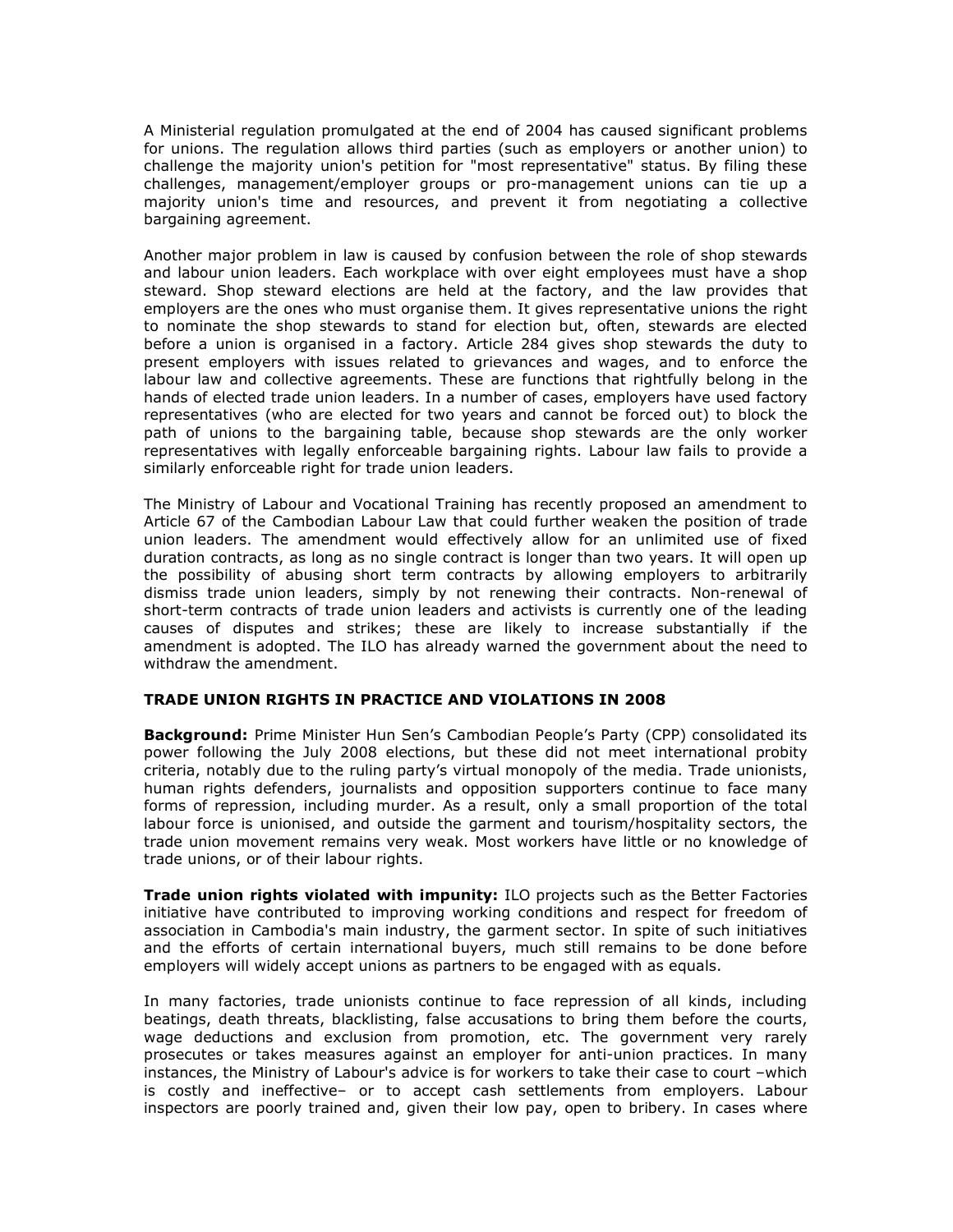the MOLVT does rule in favour of the workers, it rarely uses its legal authority to penalise employers who fail to follow its orders.

Violence and death threats against trade unionists: The hiring of thugs is a tactic regularly used to scare workers fighting for trade union rights. On 28 February, for example, Keo Sokun, branch President of the Free Trade Union of Workers of the Kingdom of Cambodia (FTUWKC) at the New Mingda Co. Garment factory, was attacked by four men. Two of his attackers were arrested, then released. According to the FTUWKC, the two assailants admitted they had been paid to assassinate Keo Sokun. The FTUWKC points out that Keo Sokun had received a death threat from a member of a rival, pro-government union, the CUF, which for its part claims the attack was the result of a private dispute.

At least two other trade union leaders revealed they had received death threats in 2008.

Yellow unions: The establishment of yellow unions is another tactic deployed by some Cambodian companies to prevent the emergence of bona fide workers' representatives. Several unions genuinely fighting for the workers have condemned the Khmer Youth Trade Union (KYTU) for its conduct in this respect.

Shorter employment contracts for unionists: Several free trade unions reported that their members were frequently being hired on short-term employment contracts to discourage any kind of trade union activity. A rise in the attempts to bribe shop stewards was also reported.

Trade unionists dismissed: In the absence of a government that offers any real protection for trade union rights, some employers summarily dismiss workers identified as trade union activists. The FTUWKC reported the dismissal or suspension of its union representatives in following factories: Seratex Co., Eayuan (Cambodia) Garment Co., Shoe Premier Factory, Va Prim and Harta Packing Industries (Cambodia) Limited, because of anti-union discrimination. In the Harta Packing case, the FTUWKC explains that when its branch president at the factory, Mr. Chea Bunthoeun, was suspended, another 100 workers left the union for fear of losing their jobs.

Another case linked to the clothing industry was reported by the ITGLWF. At the Generation International Co. Ltd, 21 leaders and members of the Cambodian Labour Union Federation (CLUF) were dismissed.

Management at the «Phnom Penh Garment Factory» imposed a lock-out the day following a legal strike organised by the FTUWKC on 25 January and won a court ruling to dismiss 11 trade union leaders for "damages to factory property", even though the charges were groundless. On 6 March, the factory closed its doors, and the management left Cambodia without paying the compensation due to its workers.

According to UNI and the Cambodian Tourism and Service Workers' Federation (CTSWF), MPA Security, the country's biggest security company, refused to recognise the union created by its workers and transferred 17 of them from Siem Reap to Phnom Penh airport after they contacted their employer with a set of grievances.

Release of two innocent men in Chea Vichea murder case: On 31 December, the Supreme Court of Cambodia finally ordered the release (on bail) of Born Samnang and Sok Sam Oeun, who had spent nearly five years behind bars, falsely charged with murdering the trade union leader Chea Vichea, and sent the case back to the Court of Appeal to be retried (see previous editions of the Annual Survey). Chea Vichea, founder and President of the FTUWKC, was killed on 22 January 2004. Two other FTUWKC leaders were assassinated after that: Ros Sovannareth in 2004 and Hy Vuthy, President of the Suntex garment factory branch, in 2007. As in the Chea Vichea case, the Cambodian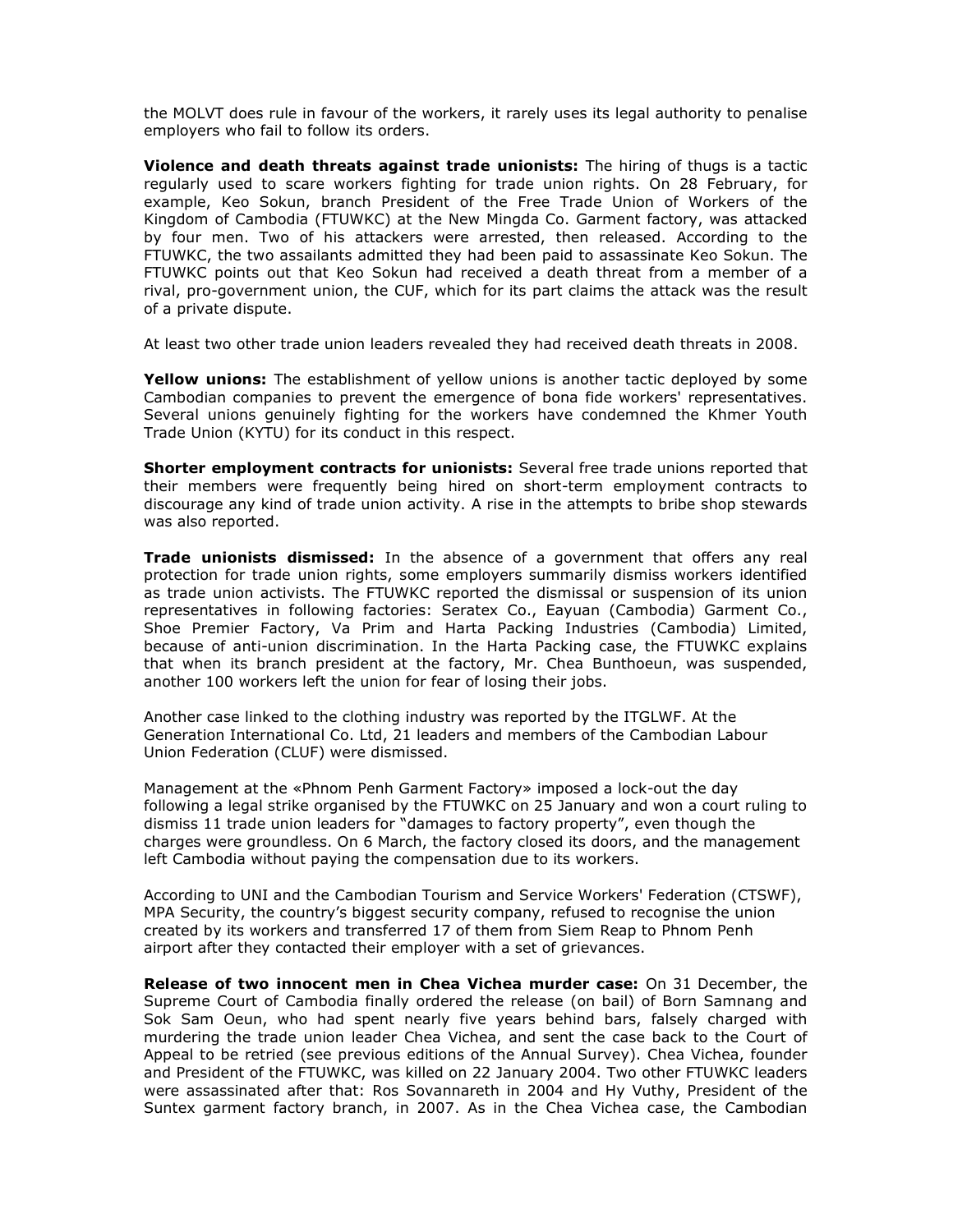justice system proved incapable of carrying out genuine inquiries to discover the real authors of these murders. In September 2008, the judicial authorities announced the closure of the inquiry into the murder of Hy Vuthy.

Still no labour courts: The Cambodia Labour Code of 1997 provides in Articles 387, 388, and 389 that a system of Labour Courts shall be created to rule on "individual disputes occurring between workers and employers regarding the execution of the labour contract or the apprenticeship contract". There were continued worker appeals to the government to set up the Labour Court, but these petitions were disregarded.

The Arbitration Council, a tripartite body established under labour law, has effectively substituted the Labour Courts. The council is widely respected for its even-handed and impartial investigations and rulings. However, its decisions are not final, and employers found to have engaged in anti-union discrimination usually appeal against the council's decisions in the provincial courts.

**Strikes repressed:** The government generally tolerates strikes, but the police do not hesitate to use violence and make arrests, especially when protests are held outside the workplace. Company security guards are also responsible for violently repressing strikes. Furthermore, the connivance between some employers and the police can be enough to dissuade workers from going on strike. Van Sou Ieng, President of the Garment Manufacturers Association of Cambodia (GMAC), said at the beginning of August that he considered strikes by Cambodian unions as "the garment industry's HIV".

Collective bargaining: Collective bargaining is difficult, and only a few unions have achieved an enforceable agreement.

Teachers' association activity obstructed: The Cambodian Independent Teachers Association (CITA) is registered by the Ministry of the Interior as a civic association, but is not recognised by the MOLVT as a trade union, and is not therefore deemed eligible to represent teachers in collective bargaining procedures. Its meetings and seminars are often disrupted by the authorities, and the demonstrations and other protests it has organised have often been prohibited. It only represents 10% of Cambodian teachers, as many fear that joining it would hinder their prospects of a promotion.

Civil servants' association not recognised for bargaining: Like CITA, the Cambodian Independent Civil Service Association (CICSA) is registered as a civic association, but it is not recognised by the government as a union and does not enjoy collective bargaining rights.

Anti-union repression at Kingsland: After the company ignored requests by the newly-formed branch of the Coalition of Cambodian Apparel Workers Democratic Union (C.CAWDU), affiliated to the International Textile, Garment and Leather Workers' Federation (ITGLWF), to engage in dialogue regarding labour issues and to comply with the decision of the Arbitration Council to reinstate five dismissed workers, workers at the Kingsland garment factory organised a strike on 11 January 2008. Management persisted in its refusal to enter into dialogue and hired replacement workers (in breach of Cambodian law). At the beginning of February, at least ten members of the C.CAWDU were injured while protesting outside the factory gates. Kingsland refused to meet either the C.CAWDU or the ITGLWF, despite attempts at mediation by some of its clients, as well as the Garment Exporters Association (GMAC) and the ILO's Better Factories Programme. After growing pressure from the ITGLWF, an agreement was reached in August. Kingsland promised to reinstate 17 dismissed workers, cover the medical costs of the injured workers and no longer discriminate against trade unions. The implementation of the agreement was conditional upon another agreement, however, to be reached by the three unions at the factory (C.CAWDU, Cambodian Labour Federation, Khmer Youth Federation) who would promise notably to avoid any disputes within the factory.